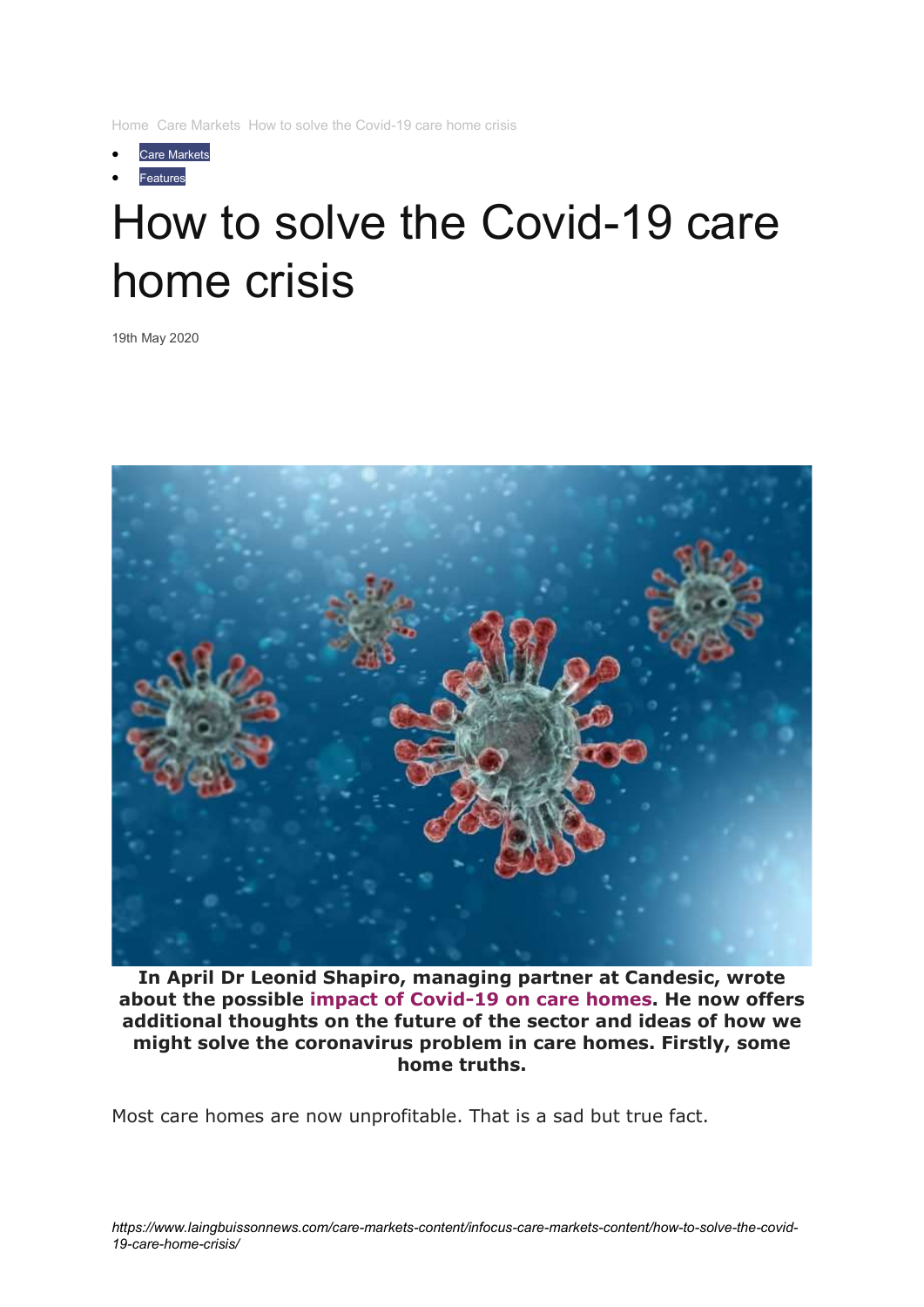An estimated 20,000 residents have been lost to Covid-19, representing 5% of care home residents. This, coupled with the near absence of new admissions, has pushed most care homes to a level of occupancy where they cannot make money.

Taking an 18-month average length of stay, two months of no admissions means that one-ninth (11%) of residents' beds have become unfilled. Combine this with 5% of excess deaths due to Covid-19 equates to over 15% of occupancy loss. This is enough to turn even top performing care homes loss making.

At the same time, care homes costs have increased. Most are paying five times more for personal protective equipment (PPE) than before Covid. Many are struggling with staff sickness and higher agency costs. This further insult to injury is making practically every care home in the UK, except perhaps those few who have managed to avoid Covid, unprofitable.

### Government grants for infection control will only scratch the surface

The government's pledge to spend £600m on infection control in care homes has been welcomed, but many operators are concerned that this money will not reach the front line. It may serve to alleviate some of the costs of PPE, but it won't help with occupancy, which is the key driver of profitability and sustainability of a care home.

### Operators must convince potential residents they will be safe

To attract new care home residents to fill those empty beds, operators need to convince potential residents that not only is their home safe, but that it is safer than residents being in their own home.

It is not just about showing potential residents the operator is doing all they can to disinfect and prevent infection. Instead, it is showing that the care home is the safest place for elderly people and those with underlying conditions to live. There are inherent things that can be done in care home environments that can't be done with homecare.

Operators must focus on these to create a conviction for older people to make the choice to move.

### Life in a care homes must be 'livable'

Safety should not be at the expense of isolation. Banning family members may be effective from a safety point of view but it is unacceptable from a living point of view and families will reject care homes where their loved one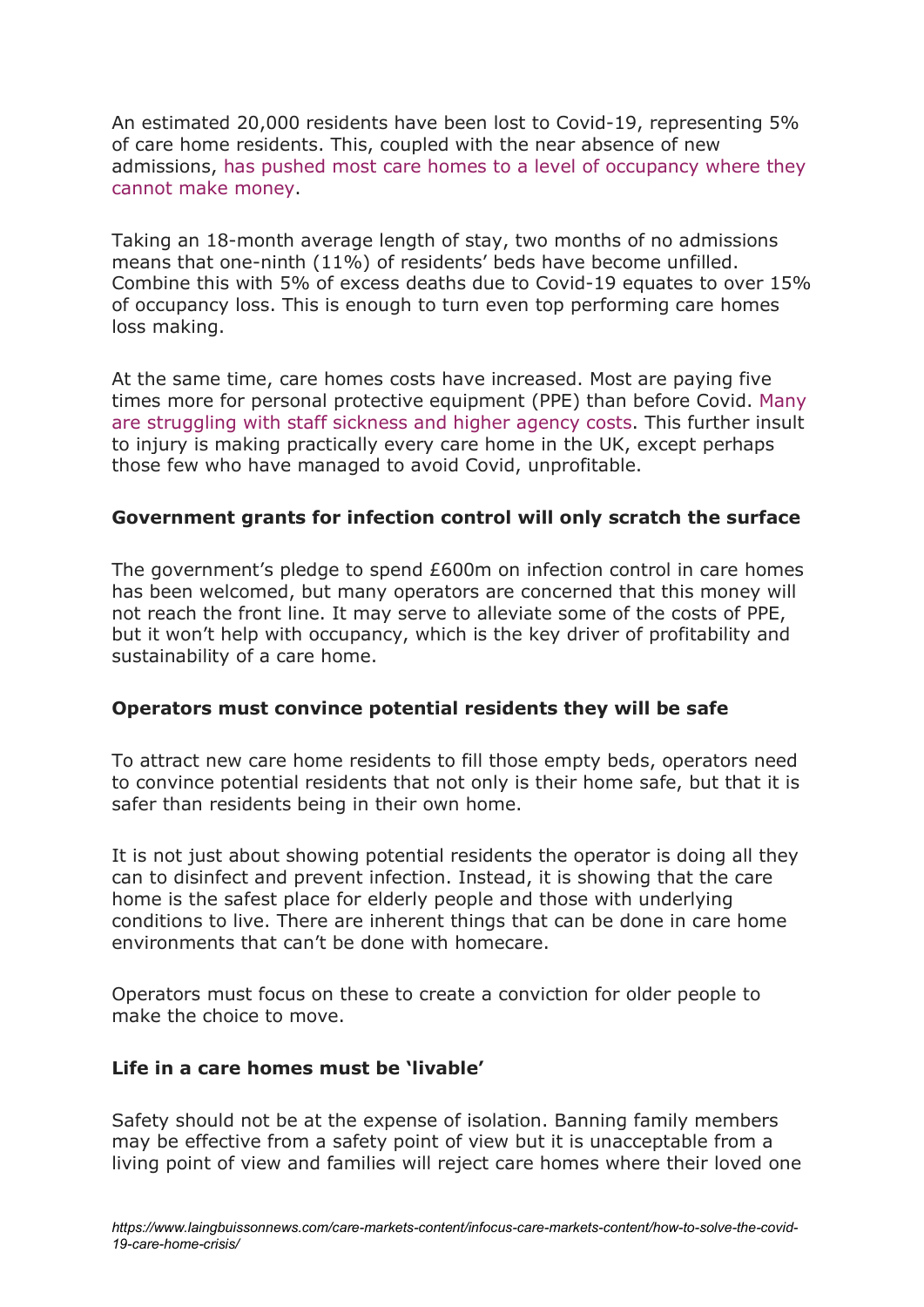will be isolated from them. For potential residents and their families to choose to move into care homes will require operators to create an environment without the aseptic feel of PPE and the prisoner feel of isolation.

So how can operators solve these issues and do so quickly?

## Operators must turn their care homes into Covid-free spaces

Much like operating theatres in hospitals, aseptic compounding in pharmacies, and dust free 'fabs' of chip manufacturers have created mechanisms to seal off and protect specialised environments, care homes need to seal off and keep their entire home protected from Covid-19.

To date, protection has come from banning unnecessary visitors and establishing barrier protection between people in the care home. This is not sustainable, from either a resident and family point of view or from the carers' perspective. Instead, care homes must shift the protection to the home itself.

Having a Covid-free home will mean reduced or no use of PPE, saving money for operators and fostering a more 'livable' environment for residents.

# All care home staff should be tested for active infection daily

Staff are the primary source of Covid infection in care homes. What makes Covid-19 particularly contagious is its long incubation period and the many asymptomatic carriers it creates. Most transmission is by people who are infected but do not show symptoms.

By the time symptoms are present, the damage has been done. Some operators have adopted a policy to move their staff into their care homes. This has worked but it has proven unsustainable. Staff may be prepared to do this during a lockdown but not in normal life.

Until a reliable vaccine is developed or we have enough immune care workers, the only way to control Covid entering the home is by daily staff testing. Taking a 1:1 ratio of residents to staff, there are some 400,000 staff in the elderly care home sector. Testing them daily is impractical with current methods.

The government is barely able to test 100,000 people per day across the entire population. Clearly there is not enough capacity and the cost of daily testing would be impractical. PCR (polymerise chain reaction) tests cost approximately £25 each in volume.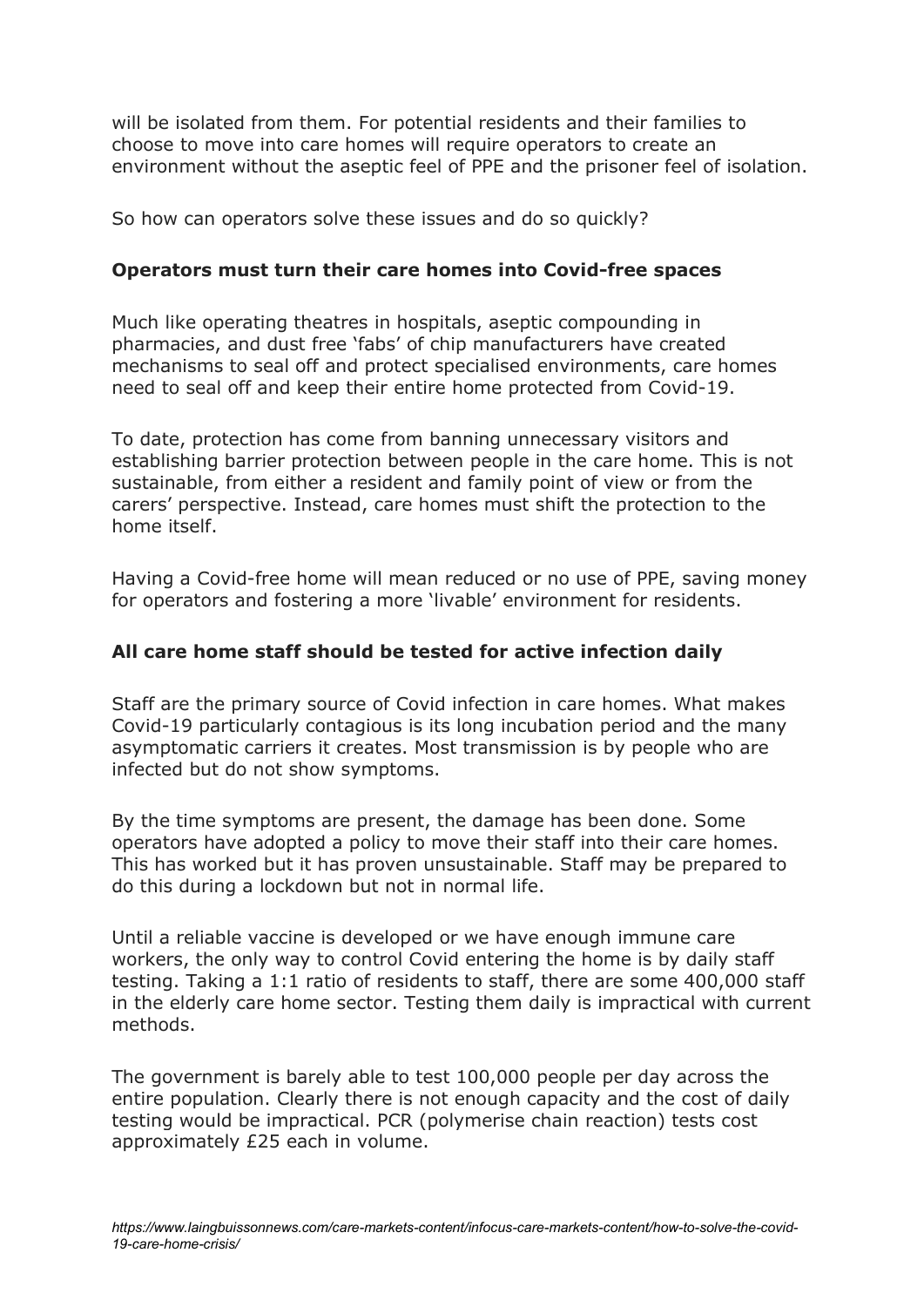However, mass parallel testing could be a solution (*Figure 1*).

Due to the extremely high sensitivity of PCR testing, even a very small amount of virus can be detected in a swab sample. PCR is so sensitive, that swabs from multiple people, such as entire care home's staff, can be tested as one sample at the same time.



So for £25, care homes can test their entire, say 20 or 30 staff members, by combining their samples into one sample to test. This, of course, will only tell if one of those staff members has Covid but not tell which one. However, in most cases this is sufficient.

In the situation where the test is positive, the home can be put on alert and PPE dawned and all staff can be individually tested to find the carrier.

### All residents should be tested weekly

Equally so, resident should be tested regularly in the same way. One test for all followed up with one test each if positive. With overnight results this twostep process will take less than 48 hours to identify those infected. Furthermore, PCR takes only a few hours so with better logistics or even point of care machines (costing under £5,000) located in care homes could reduce this to 12 hours.

Positive residents need to be isolated, ideally outside the care home. Larger operators can designate a 'hot' ward or floor in a care home locally to receive all positive residents and where full PPE is used.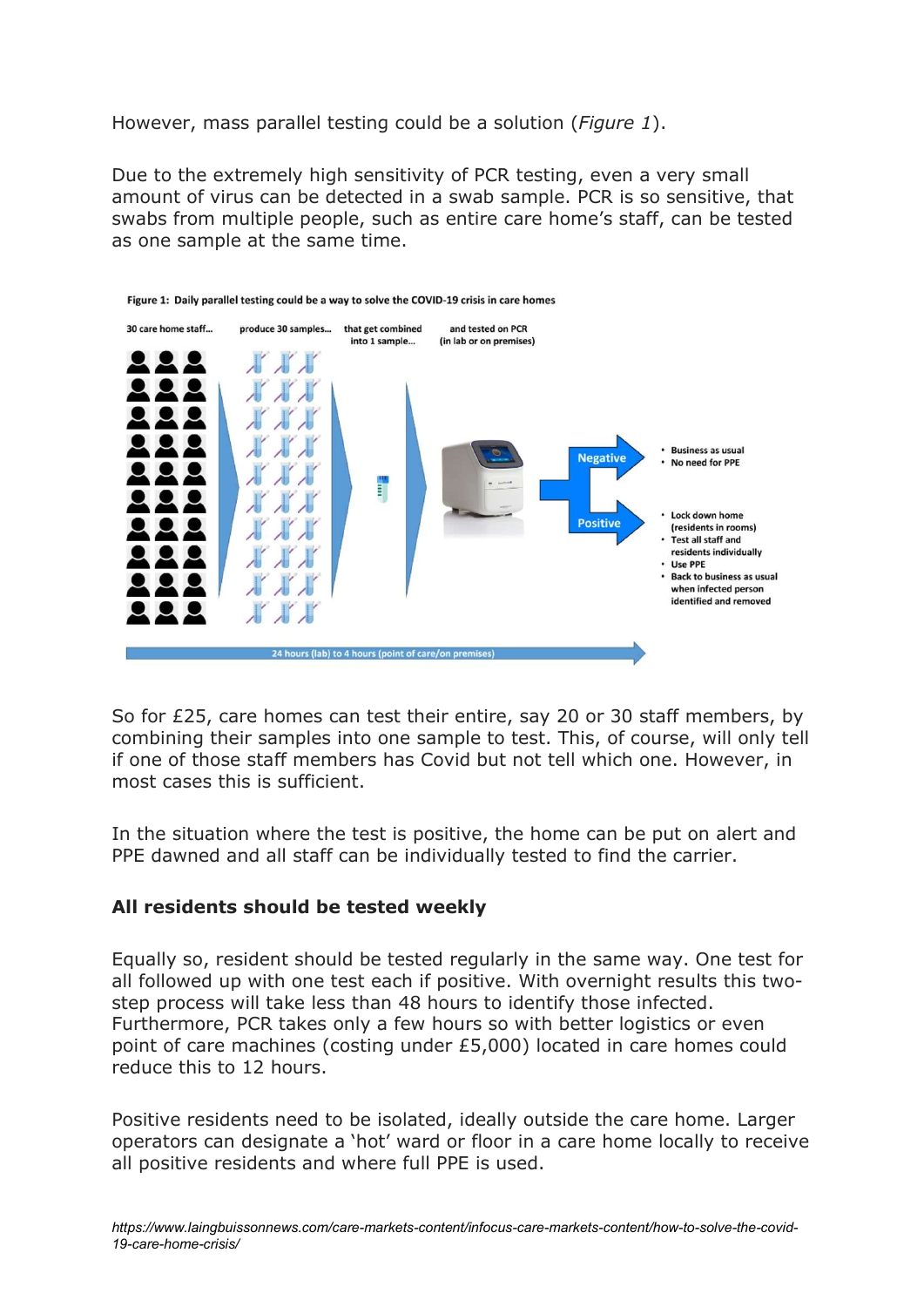The remaining care homes can then be 'cold' and Covid-free. This way of concentrating positive residents will make use of PPE more cost effective and enable better and more tailored care for these residents.

#### New residents tested 48 hours prior to admission

This is what is happening now and this should continue. Those who have been treated for Covid and leaving hospital require two negative tests before they can be transferred to care homes. Those coming from the community need to test negative themselves along with their family members prior to admission (can be done with the same parallel method).

#### Testing family visitors 48 hours prior to visit

Similarly, anybody visiting the home should be tested in the same way. This must be extended to everybody, from maintenance workers to Care Quality Commission inspectors.

#### All deliveries to be passed through UV disinfection or to stand isolated for 36 hours

The other way Covid can enter the home is through fomites. These are objects or materials which are likely to carry infection, such as clothes, utensils, packaging, etc.

To reduce this risk, all deliveries need to be either sterilised or left to selfsterilise (the virus does not survive outside the body typically for more than a couple of days). It is relatively inexpensive to buy a UV conveyer belt and pass any deliveries, such as food, utensils, PPE boxes, etc. through for immediate use (Figure 2). For those homes who have space, items can be left for three days to self-sterilise.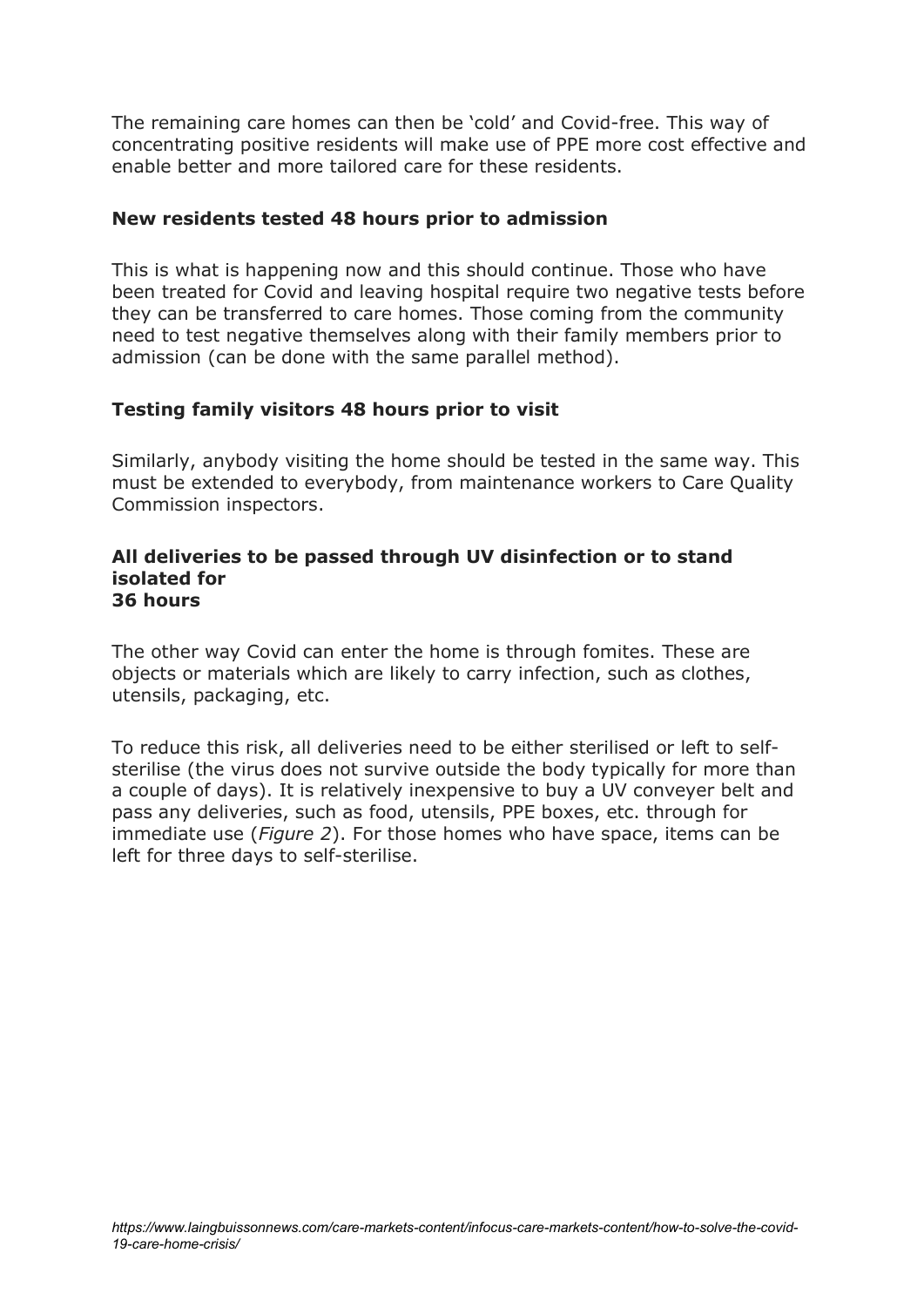Figure 2: UV conveyer belt machines could be used to disinfect deliveries and person items of visitors



### Strict hand sanitation process

Despite a negative test, all visitors still need to ensure they sanitise their hands and that their belongings are passed through the UV machine.

Taking these steps together will create a safe and pleasant environment for staff and residents alike. Visitors will not need to wear masks, staff can avoid PPE, and residents can live a relaxed life with less worry about getting Covid-19 than if they were living in their own home.

Such a scenario could turn around the occupancy crisis care homes are facing and might just make them more popular than they were before Covid-19.

Imagine a world where care homes are not just for people who are unable to not look after themselves but for anyone who is high risk who wants to live in a safe and worry-free environment. This could indeed be a revolution for the sector, dramatically increasing demand and occupancy.

Imagine new care homes built with UV stations throughout, disinfection corridors and entry halls, and even negative pressure ventilation to reduce air movement between rooms and special anti-viral air filtration system.

Imagine onsite point of care PCR testing where staff are tested as they clock in. Such care homes of the future may become the new norm and serve to massively grow the market.